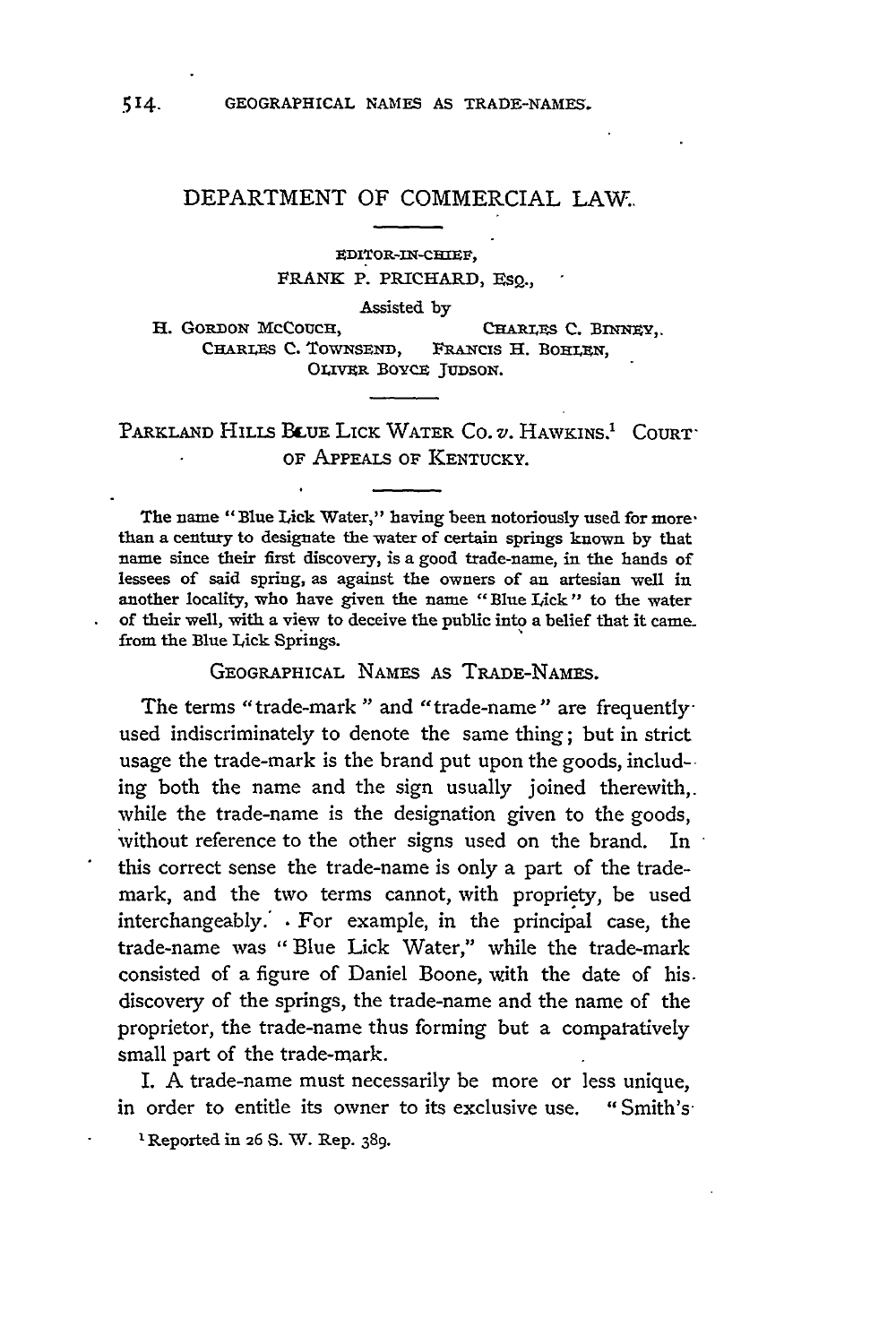Hair Tonic" may be manufactured by any man named Smith, and none of the family can lay claim to the exclusive use of that name to denote his hair tonic. But if he choose to call it "Smith's Excelsior Hair Tonic," he may prevent any other Smith from copying that title as a whole; and so if he call it "John Smith's Hair Tonic," as against Thomas, Henry, William, Peter, or any other Smith except another John. The reason of this is, that any man has a right to use his own name in his business, so long as he does not deceive others into the belief that that business is identical with someone's else, and therefore no one can prevent his so using it in good faith; but if he invents an arbitrary or fanciful name or combination of names not used before, he has a right to use it to the exclusion of others.

II. Applying these principles to the use of geographical names, it is plain that, as a general rule, the use of the name of a locality as a trade-name confers no proprietary right upon the user, as against others doing business or manufacturing in the same place, even though he be the first in the field. "When a name is used by a manufacturer in a purely geographical sense, as indicating that his goods are manufactured there, any one may also use it in that sense, provided he does not so use it as to induce the belief that his goods are the goods of manufacturers previously established there;" Ld. Hannen, in Montgomery v. Thompson [1891], App. Cas. **217.** "No one can apply the name of a district of country to a well-known article of commerce, and obtain thereby such an exclusive right to the application as to prevent others inhabiting the district or dealing in similar' articles coming from the district from truthfully using the same designation. It is only when the adoption or imitation of what is claimed to be a trade-mark amounts to a false representation, express or implied, designed or incidental, that there is any title to relief against it. True, it may be that the use by a second producer in describing truthfully his product, of a name or a combination of words already in use by another, may have the effect of causing the public to mistake as to the origin or ownership of the product, but if it is just as true in its application to his

515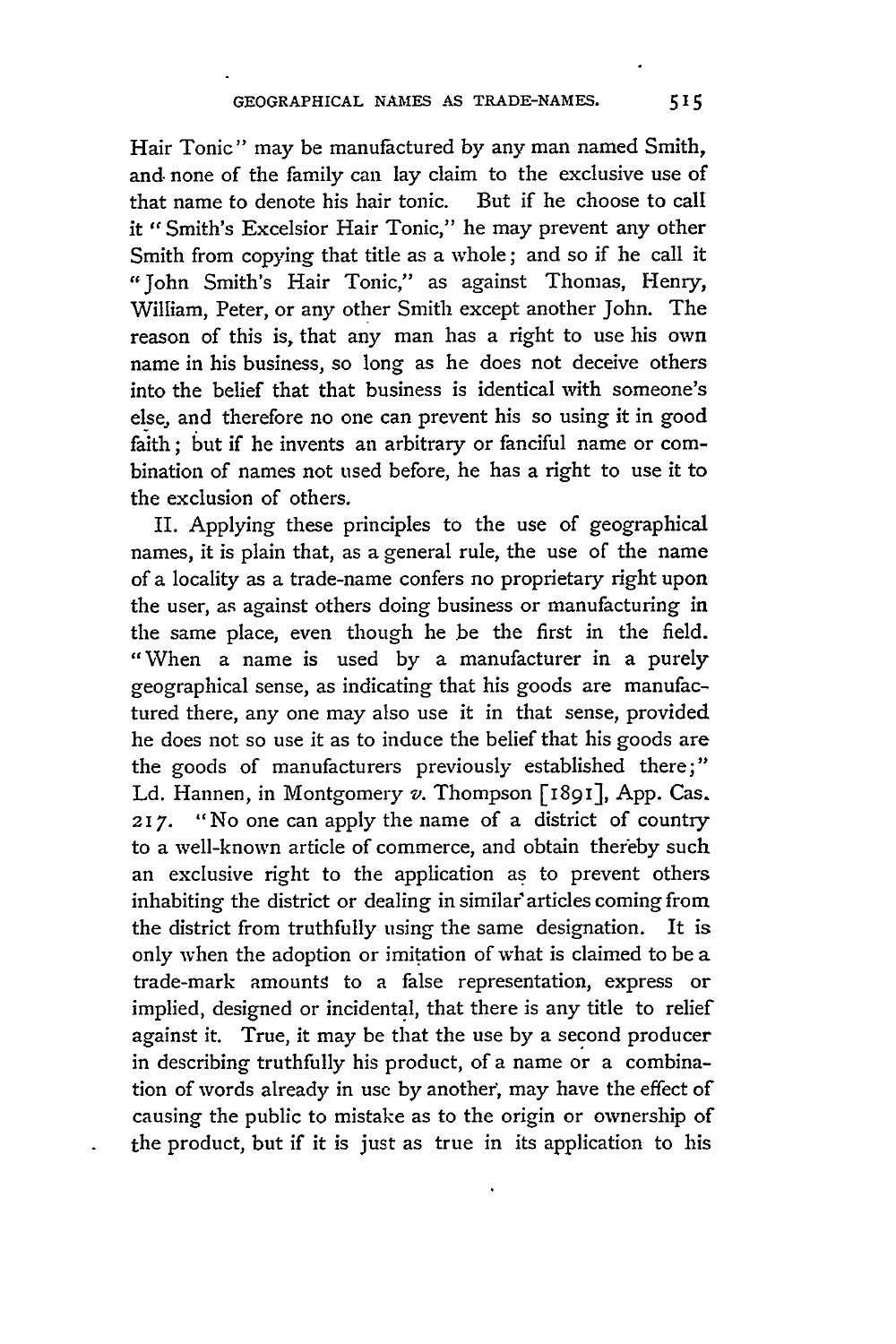goods as it is to those of another who first applied it, and who therefore claims an exclusive right to use it, there is no legal or moral wrong done:" Canal Co. *v.* Clark, **13** Wall. **311;** Evans v. Von Laer, **32** Fed. Rep. **153;** Brooklyn White Lead Co. v. Masury, **25** Barb. **(N.** Y.) 416; Candee, Swan & Co. *v.* Deere, 54 Ill. 439; Glendon Iron Co. *v.* Uhler, 75 Pa. 467; Siegert v. Abbott, 61 Md. 276; S. C. 48 Am. Rep. 101; Laughman's App., 24W. **N. C.** 465; **S. C.,** 18 Atl. Rep. **415;** Am. Brewing Co. *v.* St. L. Brewing Co., 47 Mo. App. 14.

III. This rule, however, is subject to several qualifications. Though, as we have seen, the mere fact that the use of the name by another may mislead the public into a belief that his product is the same as that of the first user of the name, is no reason for prohibiting such use, yet that use must be in good faith, not with *the intent to so mislead purchasers.* Any fraudulent use of the name will be enjoined: Siegert  $v$ . Abbott, 61 Md. 276; **S.** C., 48 Am. Rep. IOI; Evans v. Von Laer, **32** Fed. Rep. **153;** Siegert *v.* Findlater, 7 Ch. D. 8oi. Accordingly, when a geographical name has, by long usage, acquired a secondary meaning, as denoting a particular product, such as "Worcestershire Sauce," a use of that name to induce the belief that the article was the same, and not merely to denote the place of manufacture, will be enjoined: Lea  $v$ . Wolff, I Thomp., &C., 626; **S.** C., 46 How. Pr. 157; **15** Abb. Pr. N. S. I, reversing on this point S. **C.,** 13 Abb. Pr. N. **S.** 389.

**A** curious instance of mental perversion on this point is to be found in another "Worcestershire Sauce" case: Lea  $v$ . Deakin, II Biss. C. Ct. 23. There the court held that when a name has become generic in meaning as "Worcestershire" in this case, and denotes a special kind of product, it cannot be appropriated as a trade-mark. The confusion rises from the use of the word "generic." Words denoting a special quality ,of goods, which anyone may manufacture, such as "four-ply" **.**collars, "lager" or "bock" beer, "rye" whisky, etc., cannot be appropriated by anyone. But the very essence of a trademark or trade-name is that it denotes something that no one else can manufacture, as in this case, the principal case, and ,others to be mentioned hereafter.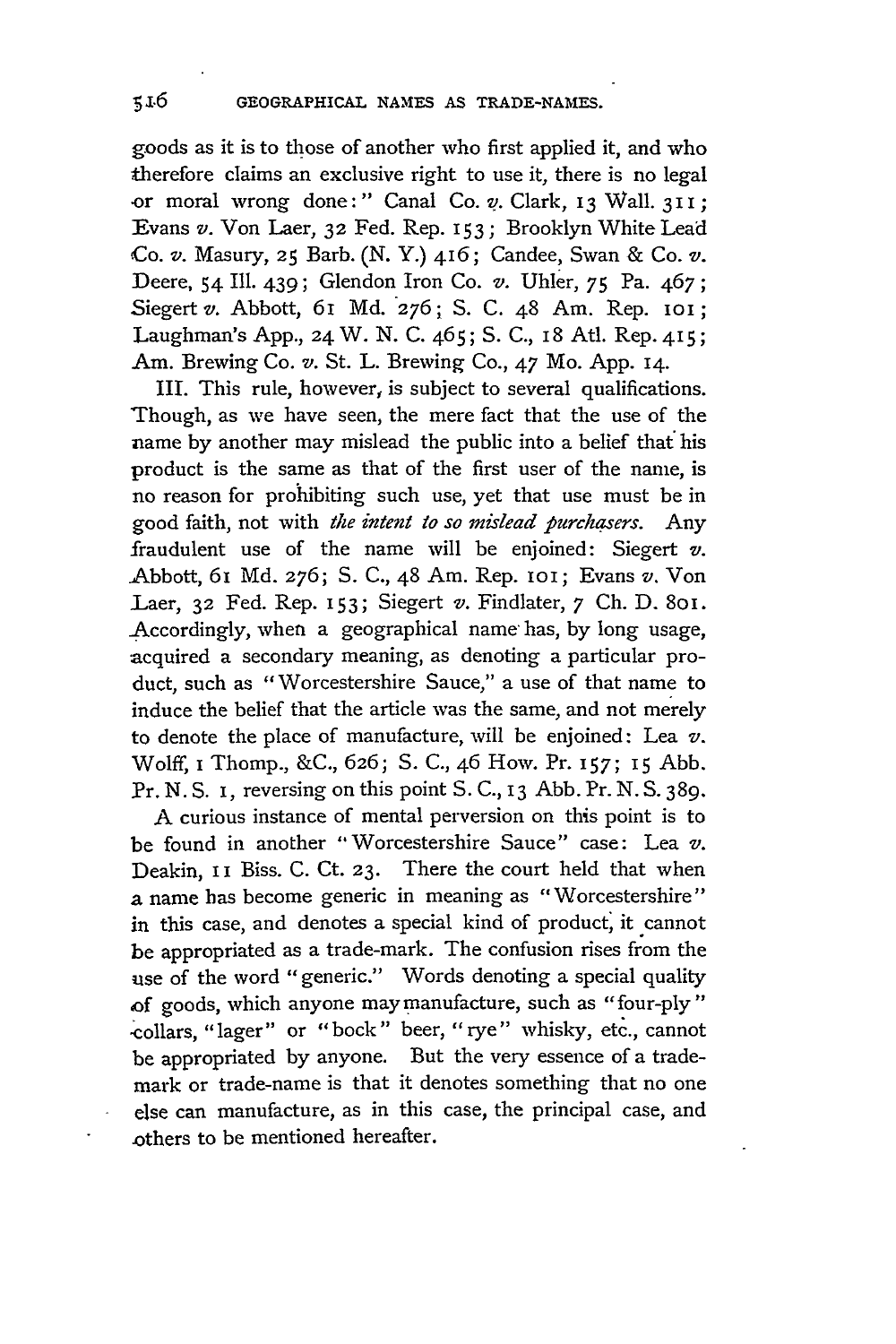IV. The intent to deceive may be inferred, and in fact taken as an irrefutable presumption, from the fact that the goods of the second user of the name are not manufactured at the place in question, or do not come from it. It is the very nature of a lie to deceive. M'Andrew *v.* Bassett, IO Jur. N. S. 492; Braham *v.* Beachim, 7 Ch. D. 848; Blackwell v-Dibrell, 3 Hughes C. Ct. **15** ; Anheuser-Busch Brewing Assn. *v.* Piza, 24 Fed. Rep. 149; Southern White Lead Co. v. Cary, 39 Fed. Rep. 492; A. F. Pike Mfg. Co. *v.* Cleveland Stone Co., 35 Fed. Rep. 896; Newman v. Alvord, 51 N.Y. 189; aff. S. C., 49 Barb. (N. Y.) 588; El. Modello Mfg. Co. *v.* Gato, 25  $F$ la. 886; S. C., 7 So. Rep. 23; Parkland Hills Blue Lick Water Co.  $v$ . Hawkins, the principal case (Ky.), 26 S.W. Rep. 389.

There is but one case in opposition to this current of authority: N. Y. & R. Cement Co. v. Coplay Cement Co., 44 Fed. Rep. *277* **;** aff. 45 Fed. Rep. 212 **;** in which the plaintiff, a manufacturer of "Rosendale" cement, at that place, sought to enjoin the use of the term "Rosendale" by the defendant, whose place of manufacture was elsewhere. The court refused the injunction, on the groind that such a doctrine would permit any actual manufacturer of or dealer in "Dresden *"* china or "Irish" linen, to bring suit against all those who falsely called their products or wares by such names; in the second place, that the wrong was against the public, rather than against the manufacturers; and in the third place, that if any private wrong was done, all manufacturers at Rosendale were injured alike, and the plaintiff could not suppott its case without showing an exclusive right to the name. But when there is a clear injury, and an equally clear remedy, the courts have no business with possible consequences (to say nothingof the fact that courts of deeper wisdom and sounder judgment have failed to perceive these direful bugaboos); there isa clear private wrong in deluding the public into a belief that one man's goods are those of another, and so lessening the sales of the latter; and the question of right, as between one who has a right, though partial, and one who has none, is not affected by the rights of third parties. On every ground, the ruling in the Rosendale case is wholly wrong.

517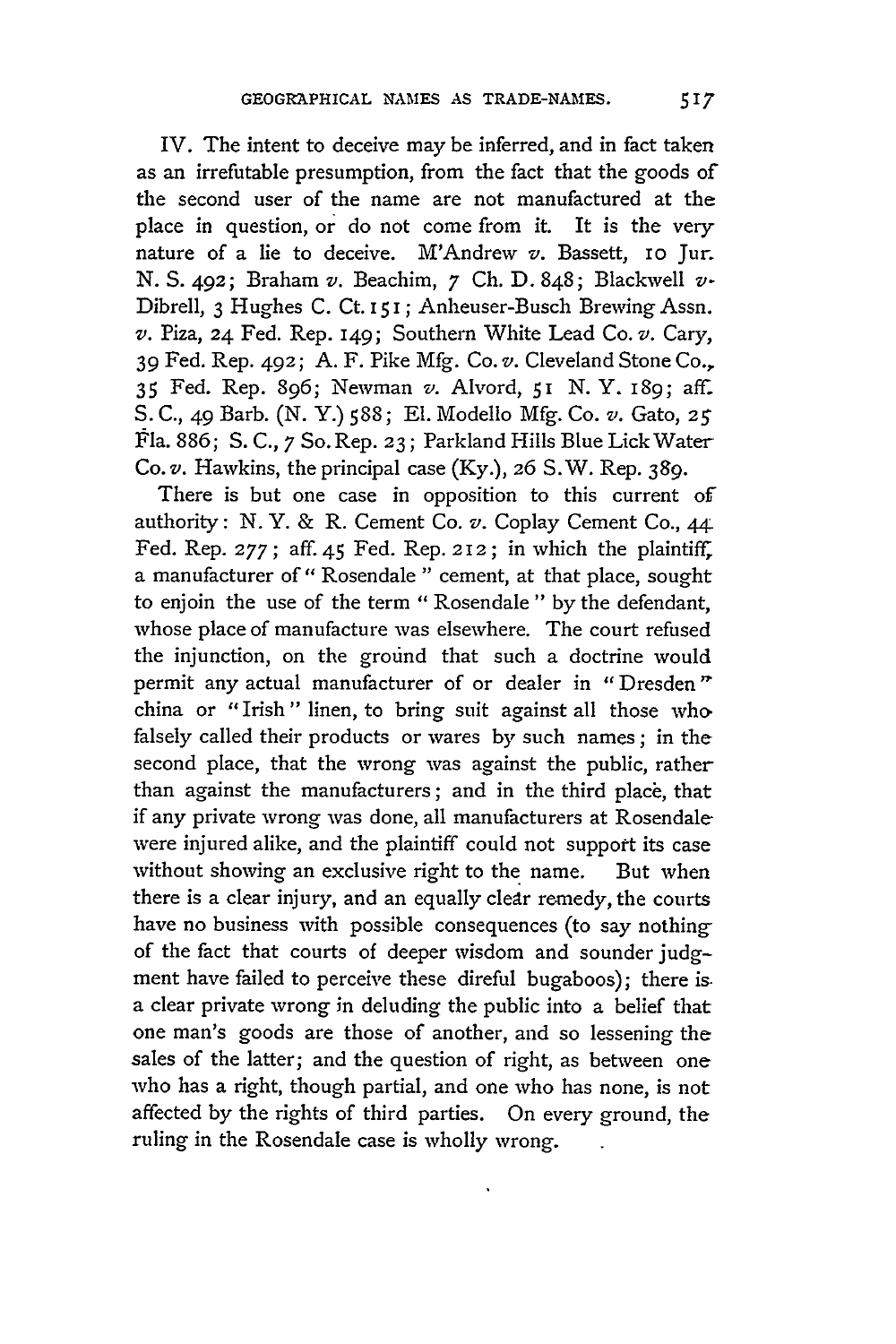V. It does not matter that the goods or products of the second user of the name are the same in quality as those of the first. If they do not in fact come from the same'locality he has no right to represent them as such. Thus, when the plaintiff owned nearly all the coal lands in Radstock parish, and sold it herself as the product of the "Radstock Collieries;" and the defendants, who had previously been coal merchants in Radstock, under the title of the Radstock Coal Company, bought a colliery outside of that parish, which nevertheless produced the same grade of coal, known to the trade as Radstock coal, and began to sell it under the name of "Radstock Colliery Proprietors, &c.," they were enjoined from using that name until they should own a colliery in Radstock, or secure the right to handle coal mined in the parish: Braham  $v$ . Beachim, 7 Ch. D. 848. So, where coal from the Lochgelly collieries had been known for many years as " Lochgelly Coal," and was the only coal so known in the market, though a seam known as the Lochgelly splint seam extended under other estates as well, the lessees of the mineral rights of an adjoining estate were enjoined from advertising their coal as Lochgelly Splint Coal, though the name was true enough, and were ordered to advertise it only as Lumphinnans Splint Coal, Lochgelly seam (presumably to avoid any possible risk of deception): Lochgelly Iron & Coal Co. *v.* Christie, 6 Ct. of Session Cas. (4th Ser.) 482. This case goes farther than any other on the subject, but no one can deny that it did exact justice, with a more scrupulous regard than usual for the rights of the parties.

VI. Even when the goods are manufactured.or produced at the place in question, if the name of the place is used fraudulently, or if the manufactory has been located with a view to obtaining the advantage of the name to the detriment of the other, the use of the name will be enjoined. In Seixo *v.* Provezende, I L. R. Ch. **192,** the name of a district in Spain had long been used to denote the wines grown on one estate in that district; and it was ruled that the name could not be applied to wines from another estate of the same district, so as to mislead the purchasers. In Wotherspoon  $v$ . Currie,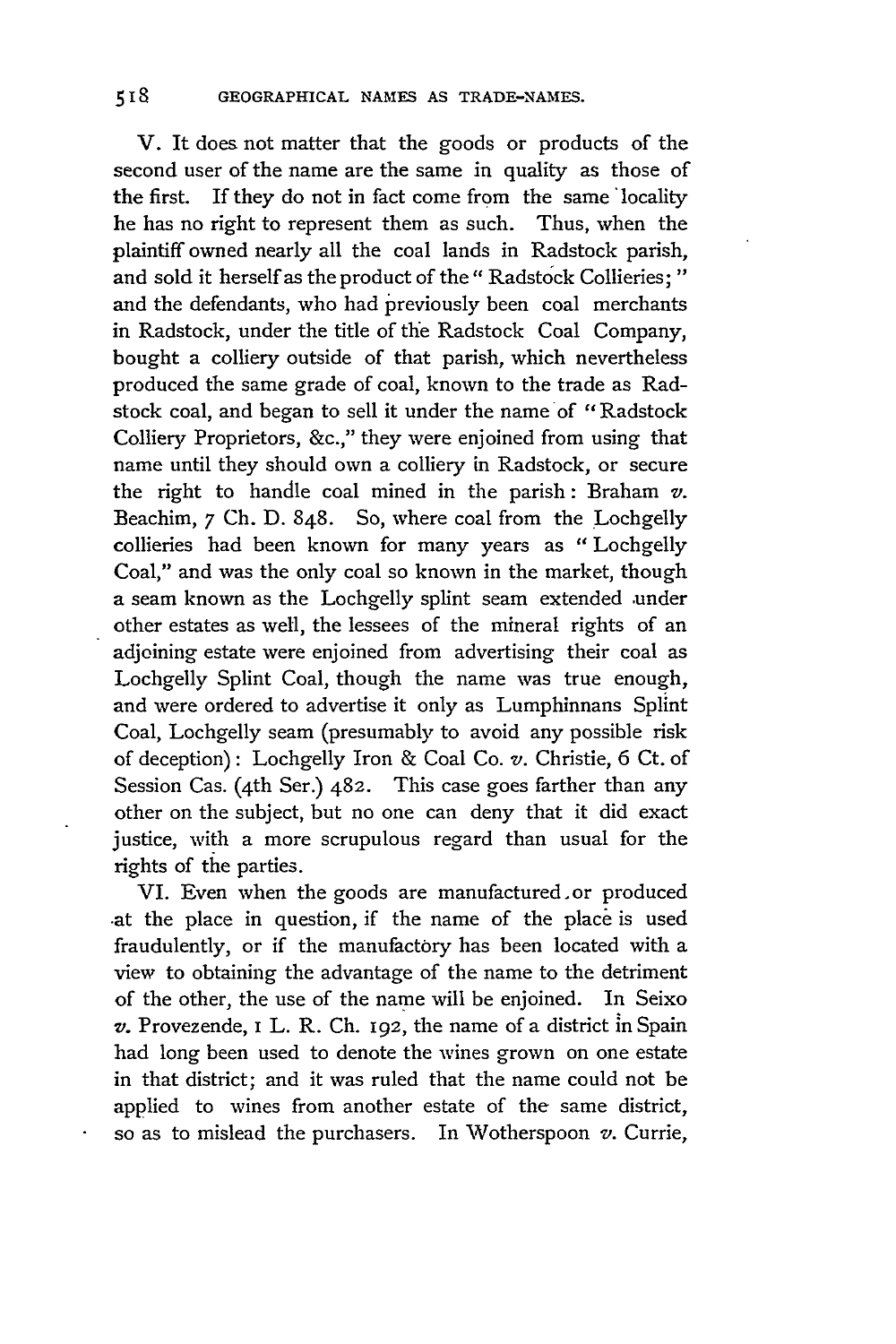**-5** L. R. H. L. 5o8, the plaintiff, who had originally carried on the manufacture of "Glenfield" starch at Glenfield, a little place of some sixty inhabitants, had removed his factory, retaining the name. The defendant had purchased a small lot at Glenfield, and carried on the manufacture of starch there, also using the name "Glenfield" to denote his starch. But, in view of the fact that the whole scheme was intended to induce people to believe that the defendant's starch was the plaintiff's, an injunction against the use of the name was held proper.

So, in Thompson *v.* Montgomery, 41 Ch. D. **35,** the plaintiffs below and their predecessors had carried on a brewery in Stone (a town of Staffordshire of about six thousand inhabitants) since 1780, using the name "Stone Ales" to designate their product. The defendant, who had previously sold their product, put up a brewery at Stone, and used the word "Stone" in connection with liquor of his own manufacture, with a view, in the opinion of the trial judge, to lead the public to the belief that the ales he was then selling were those of the former firm." An injunction was accordingly granted, and affirmed on appeal. The case was then carried to the House of Lords, and there the decision was reaffirmed, though there was a doubt in the minds of some of the Lords as to the question of the use of the name "Stone:" Montgomery v. Thompson [I89I], App. Cas. 217. This precise ,question has not yet risen in the United States; but it is to be hoped that when it does it will be decided in accordance with the just doctrine laid down above.

VII. There is another class of cases to which the foregoing reasoning applies with special force--where the goods to which the trade-name is attached are the products of only the one locality, and the plaintiff has the exclusive right to manufacture or deal there; or where the name of the locality is an arbitrary and fanciful one, as that of a mineral spring. In these cases there is every reason for holding that he has an exclusive right to the name of the locality as a trade-name. *'* A trade-mark may be a name adopted and used by a mer- -chant or dealer, in order to designate the goods that he sells,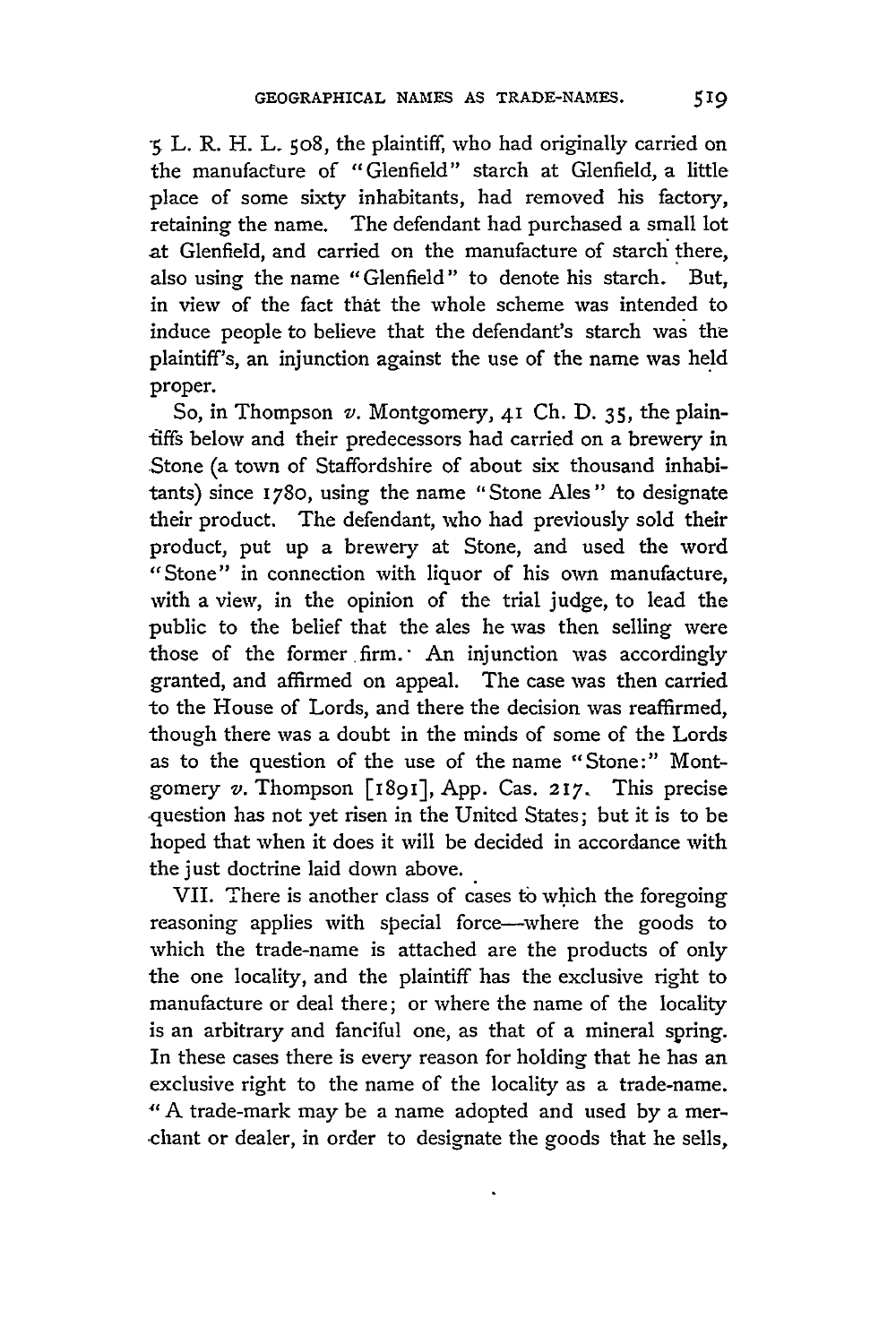and distinguish them from those sold by another, to the end that they may be known in the market as his, and thus enable him to secure such profits as result from the celebrity of his wares, or a reputation for superior skill, industry, or enterprise, in handling the articles put on the market. Any name may be so used that he may deem appropriate, as designating the true origin or ownership of the article to which it is affixed, though he may not appropriate a name indicative of the quality of his goods, which others may employ with equal truth for the same purpose. There is no conceivable reason why the name of a place may not be selected as a trade-mark, or a natural product of a spring be the subject of the protection afforded by it:" Parkland Hills Blue Lick Water Co. *v.* Hawkins, the prihcipal case (Ky.), 26 **S.** W. Rep. 389. Accordingly the name Congress: Congress Spring Co. *v.* High Rock Spring Co., 45 N. Y. 29 **1;** aff. S. C., Io Abb. Pr. N. S. (N. Y.) 348; Bethesda: Dunbar *v.* Glenn, 42 Wis. **118;** and Blue Lick: Parkland Hills Blue Lick Water Co. v. Hawkins, *supra,* have been held valid trade-names, and protection granted against others who attempted to use them, to the injury of the owners of the springs. In these cases, as in the "Worcestershire Sauce" case; Lea *v.* Wolff, I Thomp. &C., (N. Y.) 626; S.C., 46 How. Pr. (N. Y.) i57; 15 Abb. Pr. N. S. I. And the "Stone Ales" case: Thompson v. Montgomery, **41** Ch. D. 35; Montgomery *v.* Thompson [i89i], App. Cas. 217; the use of the place name has become secondary, and denotes the product itself, rather than the place of its production..

VIII. But while the name of a place may not be used singly as a trade-name, to the exclusion of others doing business there, it may be so used in connection with other words, either the name of the dealer or manufacturer: Candee, Swan & Co. *v.* Deere, 54 Ill. 439; or an arbitrary word or combination of words, as "Maryland Club:" Cahn v. Gottschalk, **2** N. Y. Suppl. **13.** And in the same way an arbitrary use of a geographical term, to denote an article that is not in reality, nor in the nature of things could be manufactured there and sold at the place of sale, will make it a valid trade-name, as